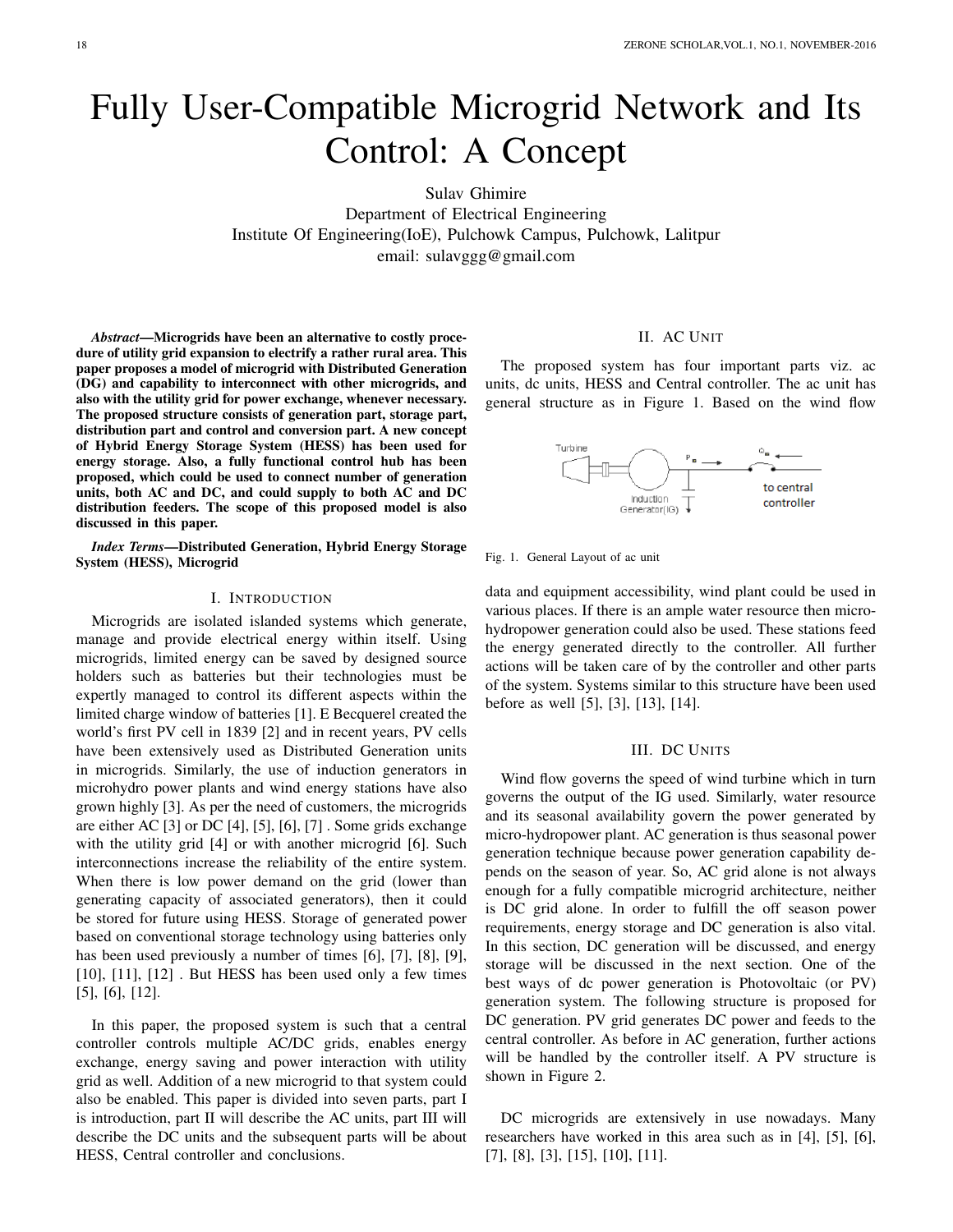

Fig. 2. General Layout of dc unit

## IV. HYBRID ENERGY STORAGE SYSTEM (HESS)

Storage of electrical energy is always a major concern. Conventionally, electrical energy has been stored in the form of chemical energy (batteries). But recently, a new type of storage scheme has been brought to use, which combines chemical storage and storage in electric field. This technique is known as Hybrid Energy Storage System (HESS). This system uses batteries and super capacitors as storage units. HESS has been proved to be highly efficient and effective and reliable than conventional systems of energy storage [11], [16]. State of charge (SOC) is seen as the full range of available energy that can be delivered by a battery. This range is measureable between when a battery is fully charged and when it carries no charge. Because of the limiting SOC of batteries, the problem is that the limited energy is available for a given time. Energy management deals with controlling power flow in a system by

having a limited amount of energy, or to work with it in a "saving manner." To extend the time of use from a limited source, load monitoring and control are required [17]. Hence, by analyzing the SOC of battery used and improving the capacitor, we can improve the HESS and its SOC. Since Lithium-Iron-Phosphate batteries (Lipo batteries) have been proven to have longer life cycles and higher safety in comparison to other Li-ion chemistry [18], its use in HESS could make the storage system more effective. The general possible schemes of HESS structure is shown in the figure below:



Fig. 3. General Layout of HESS

#### V. CENTRAL CONTROL UNIT

This unit is the heart as well as the brain of the proposed system. In brief, the major work of this unit is summarized below:

(i) To convert the voltage of a dc generating unit to desired level and either (a) store the power in HESS if the demand is low or (b) invert it to AC of the provided reference voltage for AC distribution.

- (ii) To rectify the AC from AC sources to desired level of DC and perform action (a) if the demand is low or (c) distribute AC to the consumers if the demand is high.
- (iii) If the HESS is fully energized, and still the load demand is low, this unit feds the energy to the main grid.
- (iv) If there is energy deficiency in the microgrid, it extracts energy from main grid to charge the HESS or to distribute to the consumers or do both.
- (v) If there is any fault or contingencies in the main grid or in one or more of the associated microgrids, central unit senses this fault and immediately isolates the faulty part unless the fault or anomalies has been cleared. The sensing could be done by wavelet transform methods [14].

Some of the concept of this intelligent energy management system has been used in [8] and some references have been taken from the same.

## VI. SIMULATION AND RESULTS

A preliminary model of the proposed system was developed in MATLABTM/Simulink 2016 and analyzed. The overview of the model is shown in Figure 4.



Fig. 4. Outer layout of the proposed system in Simulink

The main four parts of the system in the above picture, namely the AC generating units, the DC generation units, the hybrid energy storage system and finally, the central part, the central controller could be clearly seen in Figure 4. Taking a look at the simulated hypothetical AC generating system of the simulation by entering the AC subsystem, we see as below (Figure 5).

Similarly, the DC generating unit, which is supposed to generate DC power from PV panels, used in this simulation is shown in Figure 6.

The HESS subsystem in Figure 4 when seen in detail looks like as in Figure 7.

Finally, the most important part of the proposed system and the simulation, the central controller which controls all other parts and manages ang governs the energy storage and flow is shown in Figure 8.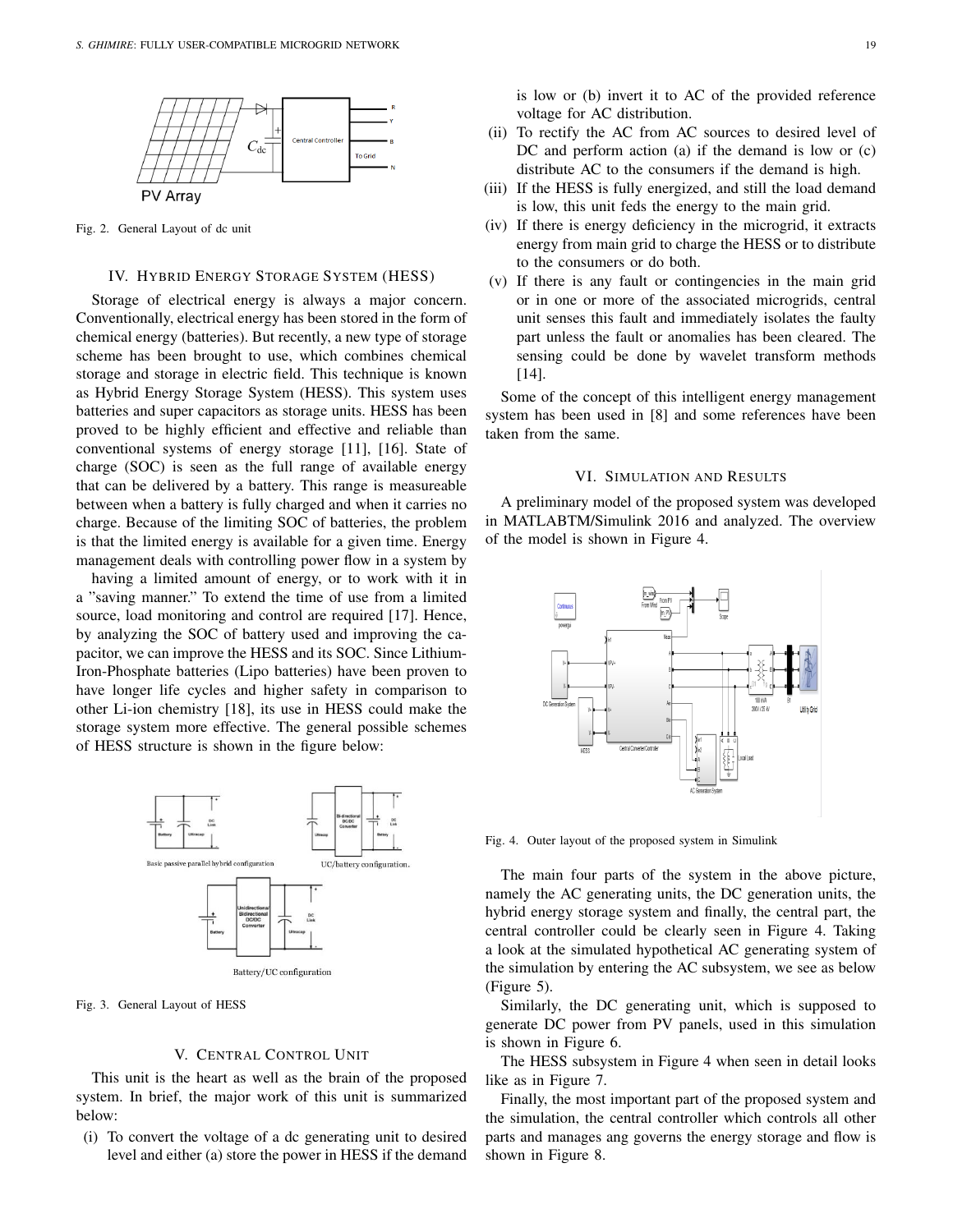

Fig. 5. AC generation layouts in Simulink (Wind Energy Farm)



Fig. 6. DC generation layouts in Simulink(PV Solar Panels)



Fig. 7. HESS layouts in Simulink(Battery and Supercapacittor)



Fig. 8. Scheme of the central controller in Simulink

Finally, the result obtained, the voltage profile of the grid and the DC generation units are shown in Figure 9 and 10 respectively.

Remaining part of the system is under development in MAT-LABTM/Simulink and the improvement of central controller and AC generation system is being conducted.



Fig. 9. Utility Grid Voltage Profile



Fig. 10. DC generation voltage, power and temperature and irradiance profile

## VII. FUTURE WORKS

The future works for the development of this system is listed below:

- Improvement of the central control unit so that it could be monitored and controlled by a computerized system.
- The AC generation system used in present simulation is a very rough and preliminary work. It needs to be upgraded and more variables should be considered to get better results.
- Similarly, the variables used in DC generation are enough, but could be upgraded and new data could be used.
- MPPT has not been included in any of the systems. If MPPT could be added, then the system could be more advanced and automatic.
- Islanding and fault detection using HF injection is proposed to be included in the next upgrade of the system.

## VIII. CONCLUSION

Compared to traditional microgrids, this new scheme involves better control of power flow, better control over the generating units and the storage units and provides a unique bidirectional power flow facility from microgrid to utility grid. Energy conversion and storage is managed by a single unit and interconnection with utility grid is also monitored by the same. The generated AC power is first rectified to DC and then further sent either to rectification for distribution or utility grid or to HESS for storage. Apart from other advantages, AC involves multiple rectification and inversion which seems to be a rather lossy process. Steps are being taken to reduce the aforementioned losses in the future versions of this scheme. The results presented by the developed parts of the system, *i*.e.